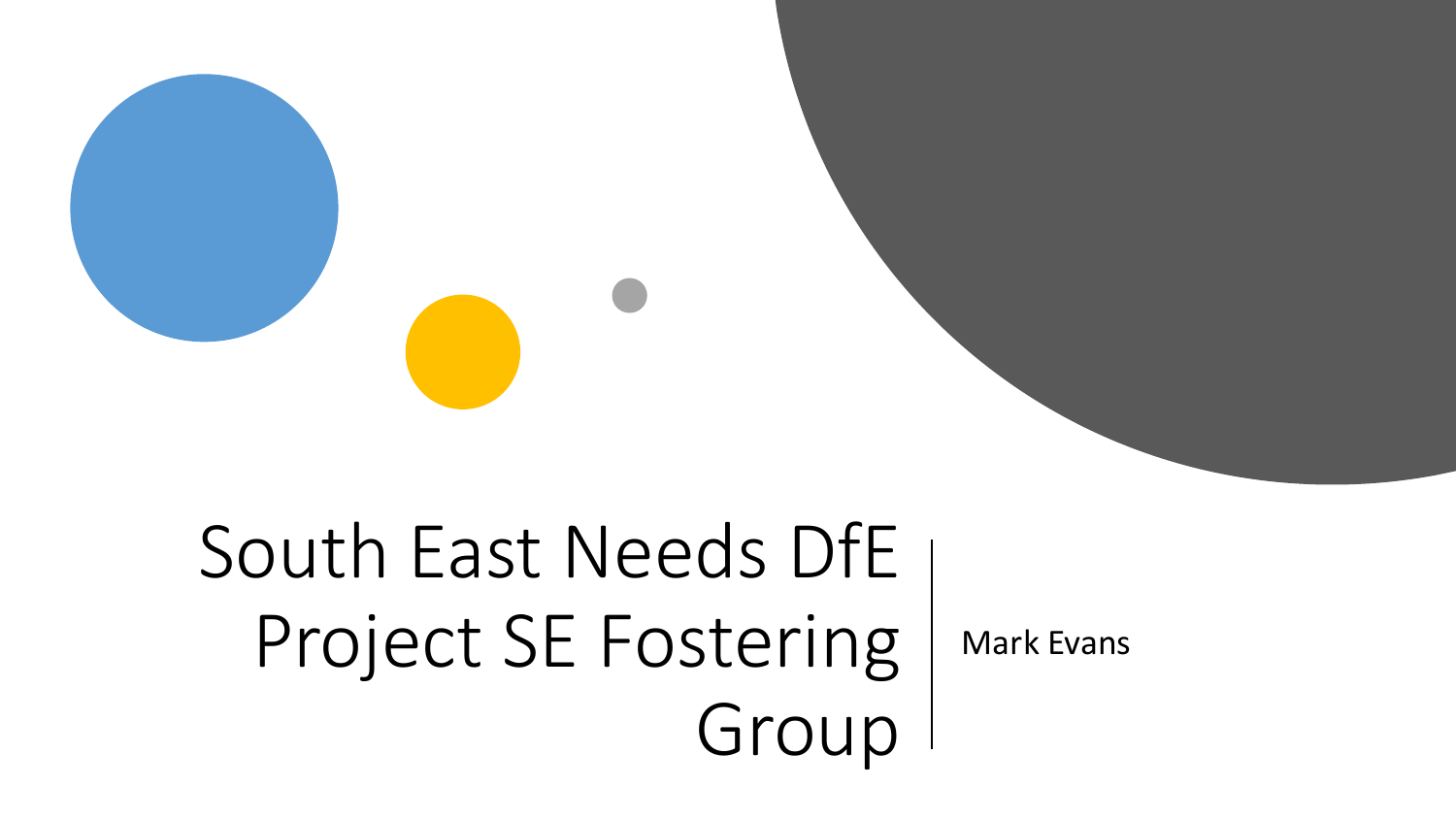## Our Project

- Started in late 2018
- Partnership established with two main provider umbrella organizations (ICHA & NAFP) and South East Sector Led Improvement Programme
- Success in bids for DfE grants (Initial £70k and a further £128k for phase 2 running until July 2021)
- Data collected from all 19 SE authorities
- Developing user perspective to inform future commissioning
- Detailed analysis of data (with insights from ICHA/NAFP)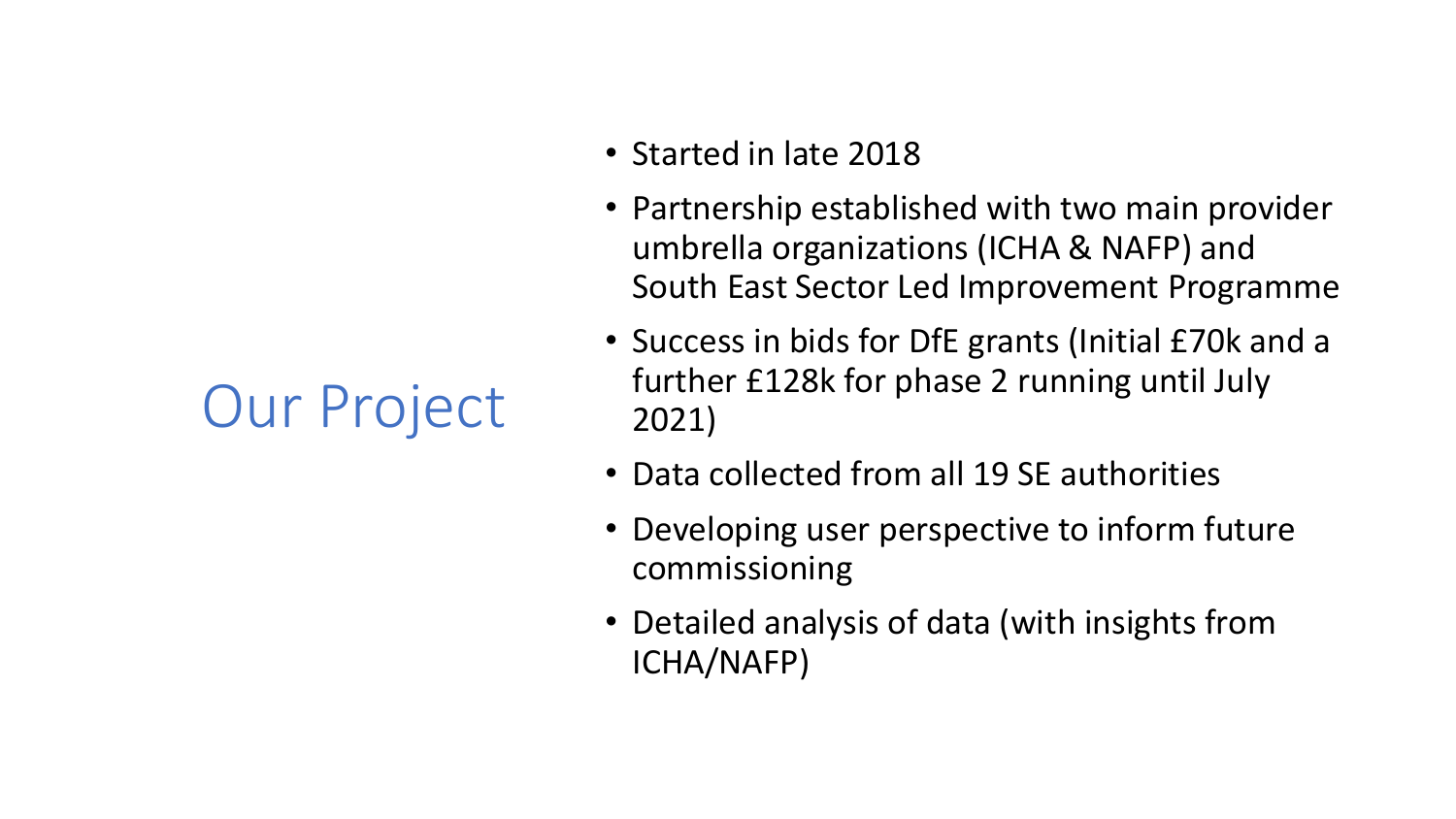## Two Key Strands

#### Data

- The Complex LAC project sampled 1253 cases from all 19 Local Authorities in the South East Region. Each authority provided data on its most expensive placements.
- A sampling framework which gives statistical significance (95% confidence level and confidence interval of 10) was used. The sample size for each authority was determined by the number of LAC aged 10+ as at March 2017 (the latest published data at the time)
- Also market research, demographics and review of innovative practice
- The information collected includes:
	- Financial
	- Need/risks
	- History
	- **Provider**

#### User Experience

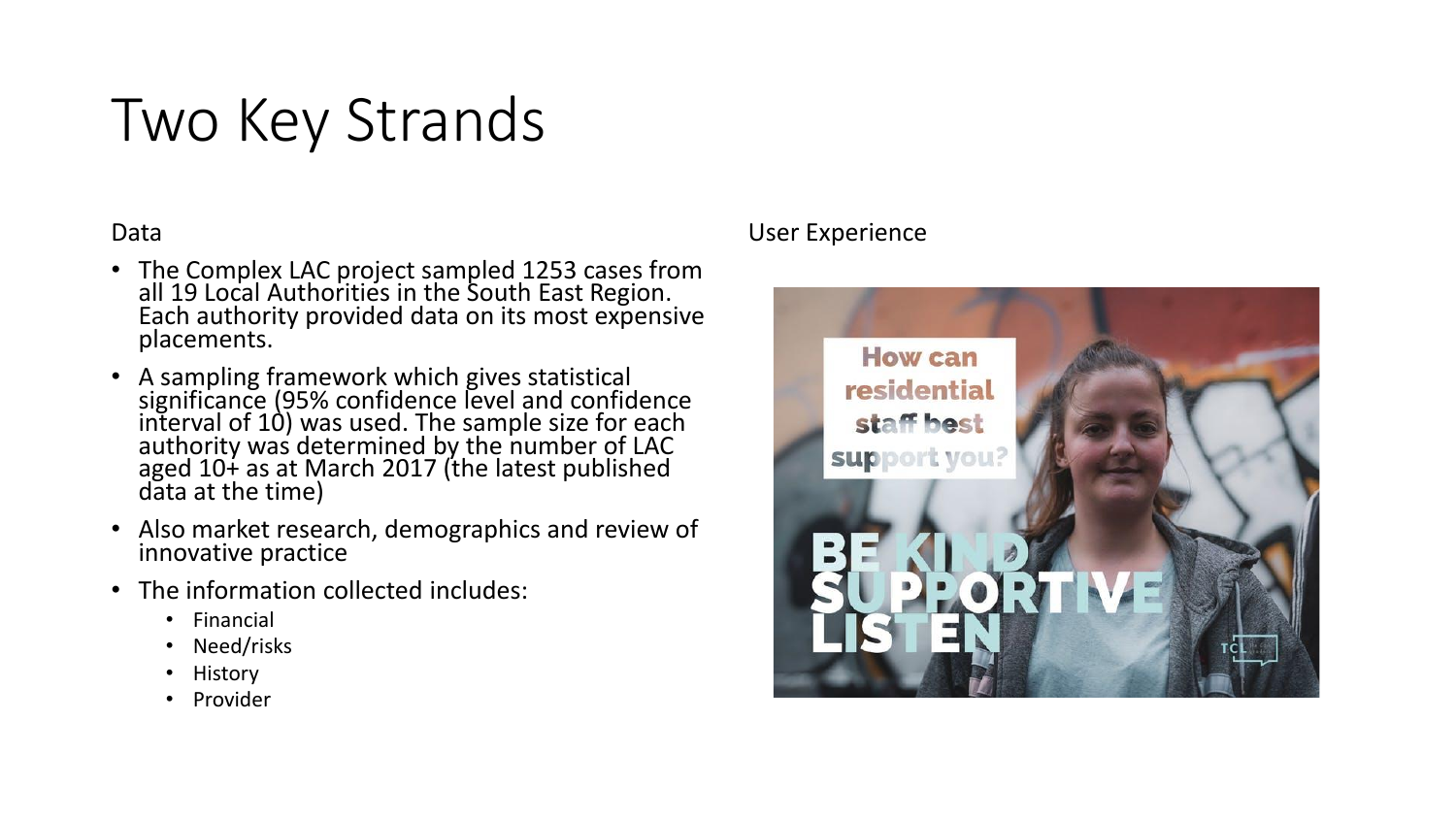## DfE Project (Phase 1) and Funding

- In March 2019 DfE announced a bidding process under the NSF Fostering Better Outcomes Programme
- Although our project was not primarily about fostering, our bid was successful and we received £73,350 in grant funding, with the project due to conclude in March 2020
- Our project is a joint project with ICHA, with Peter Sandiford (CX ICHA) and Lucy Butler DCS (West Sussex) as co-sponsors
- The key aim of the project is:

"To determine the feasibility for the creation of a strategic commissioning arrangement in the south east for the effective and efficient commissioning and purchase of appropriate residential and fostering placements for looked after children and young people with complex needs"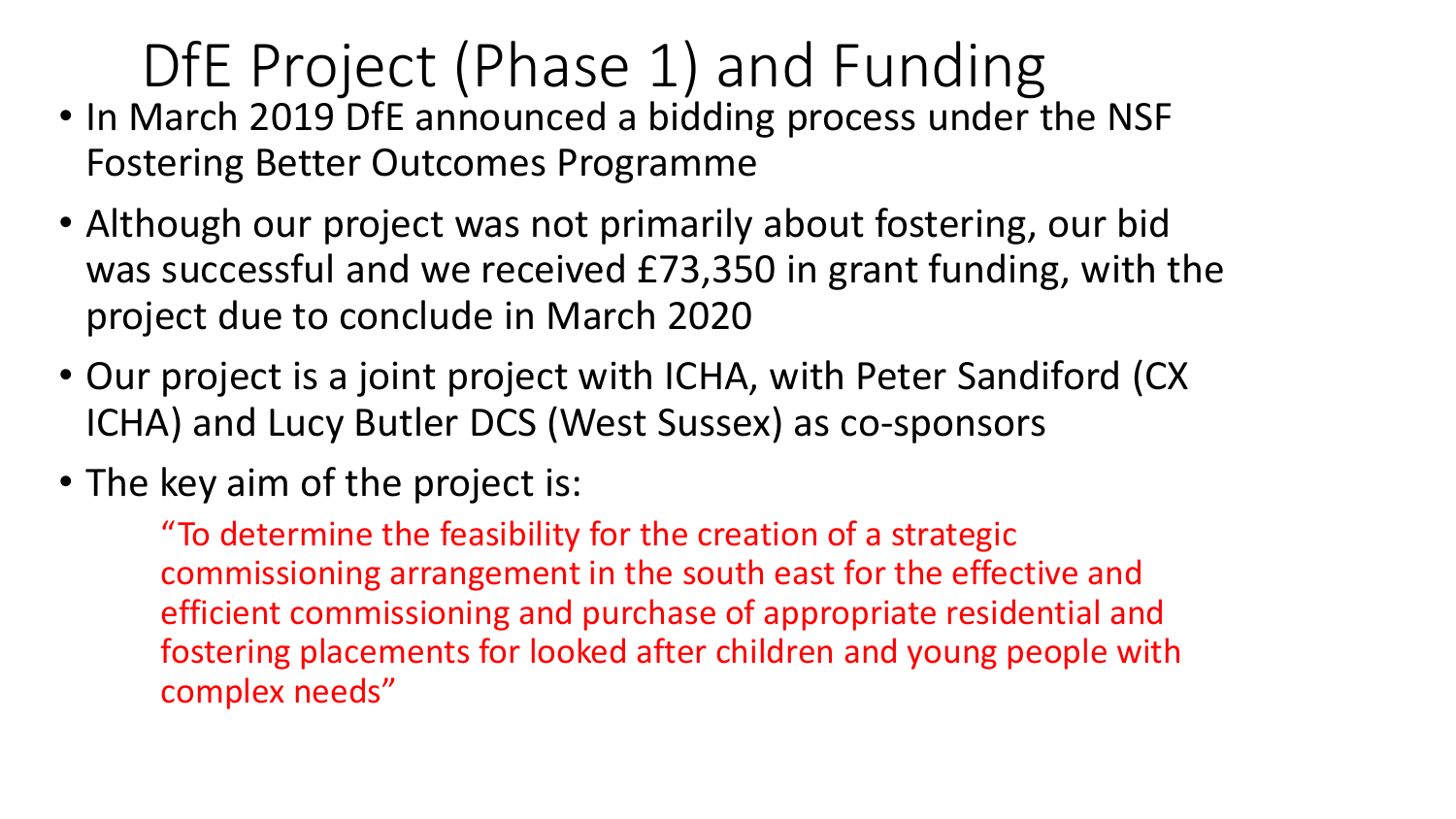### Project Outputs

- The key project outputs to date are:
	- Production of a detailed analysis of need for the authorities participating in the project, using existing collected data and setting it in the context of wider demographic and published LAC data; feeding in information collected from users and providers (this is the draft document you had circulated earlier in the week
	- **Sufficiency statements:** We have also produced a set of analysed data for each authority and also a full anonymised database of all 1253 cases. These were circulated to our contacts in each authority in October 2019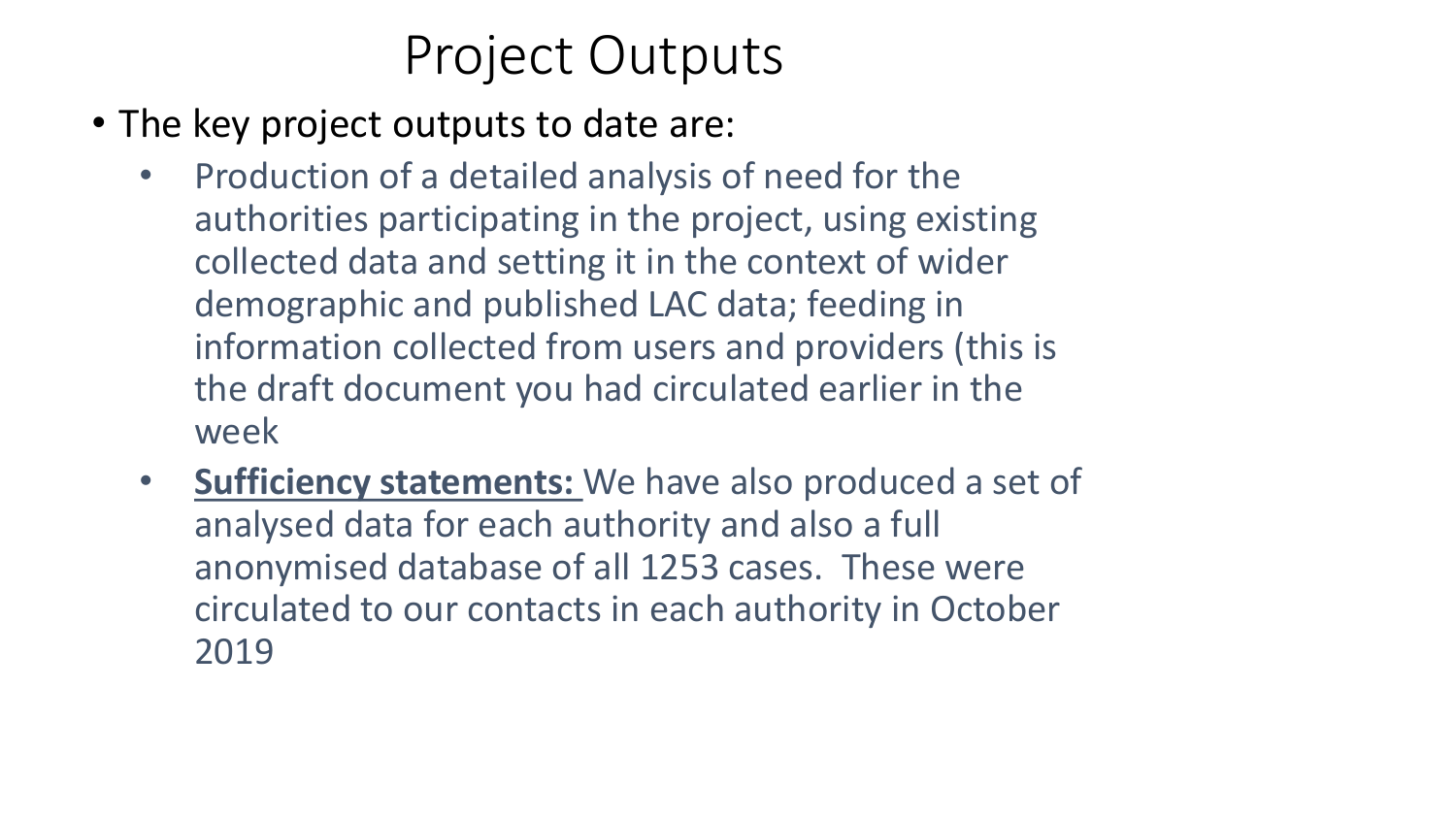## How well is it working now? The numbers and money -

#### Councils issue stark warnings as children's services overspends continue to strain most budgets

Analysis of local authority reports reveals scale of ongoing pressures exerted by care placement and agency social worker costs

ley Turner on Ontabar 4, 2010 in Children, Social work les



Rise in children taken into care pushes 88% of councils over budget

Local authorities overspent on children's services by an estimated £807m in 2017-18



In March 2018 there were 75,420 looked-after children in England, according to government data. Photograph 906/Getty Images/Stockphoto

Almost nine out of 10 local authorities in England overspent on children's social care in the last financial year, as the rising number of children taken into care put extra pressure on budgets.

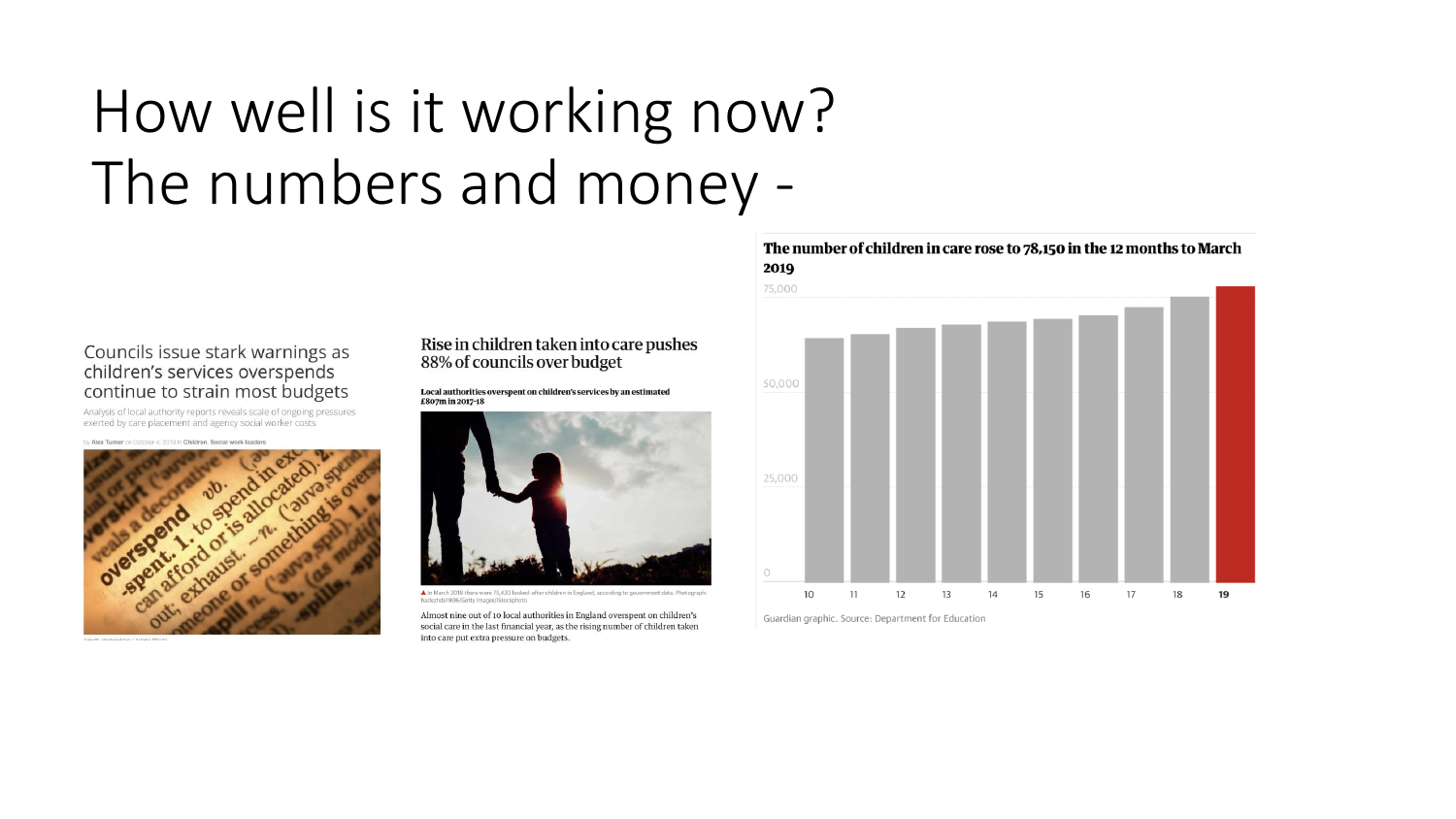## What does the SE future look like?

|                     | 2019 Population |         |                  | <b>2024 Population</b> |         |                  |  |
|---------------------|-----------------|---------|------------------|------------------------|---------|------------------|--|
| Age<br><b>Group</b> | County          | Unitary | <b>SE Region</b> | County                 | Unitary | <b>SE Region</b> |  |
|                     |                 |         |                  |                        |         |                  |  |
| $10 - 14$           | 413,500         | 147,200 | 560,900          | 443,400                | 159,200 | 602,600          |  |
| 15-19               | 370,900         | 139,100 | 510,000          | 413,500                | 157,900 | 571,400          |  |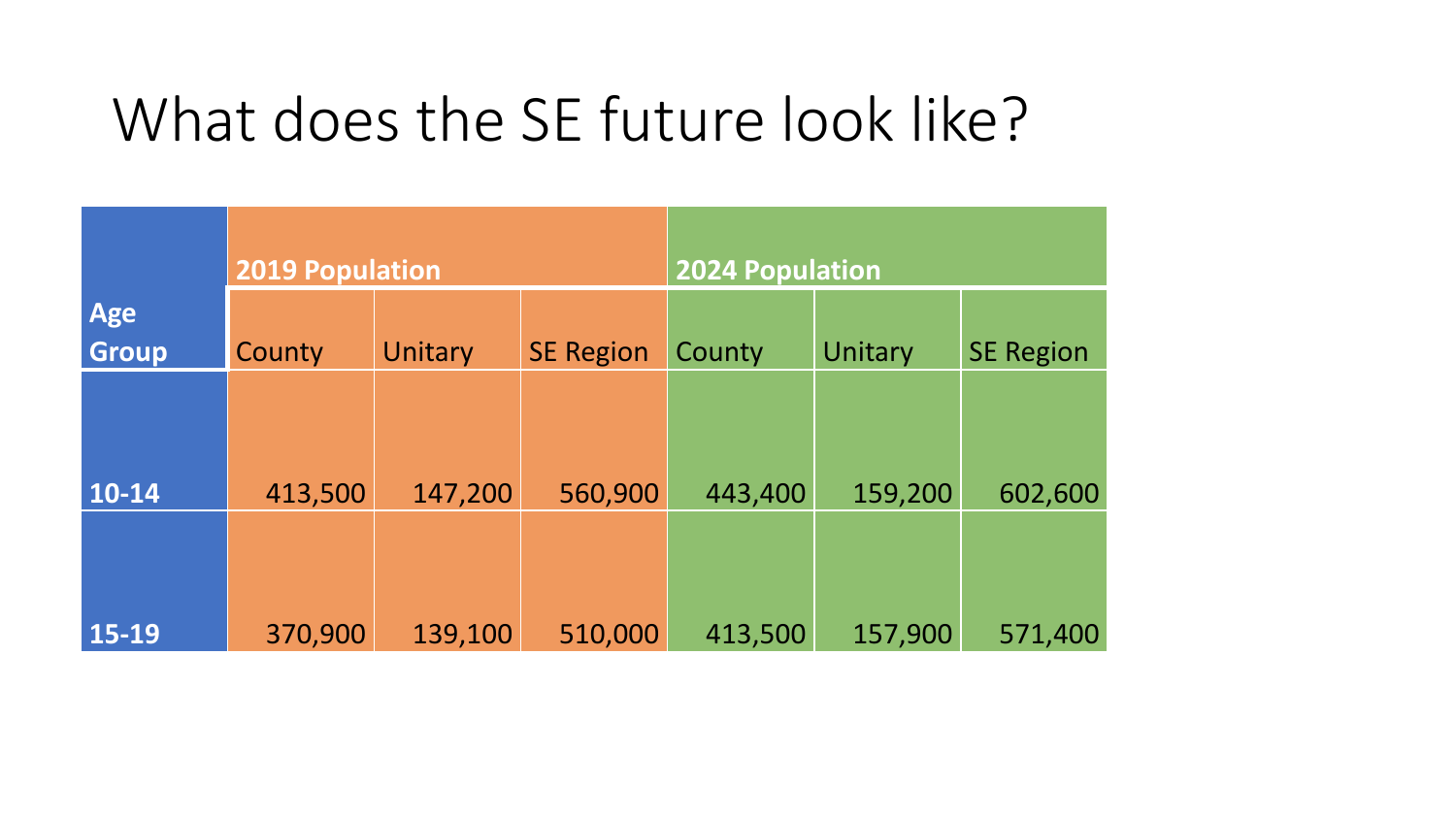### High Cost Residential Care Placements

114 children were placed in residential care placements costing at least £4,800 per week (excluding residential schools and secure units**)** of whom (score of 4 or 5)

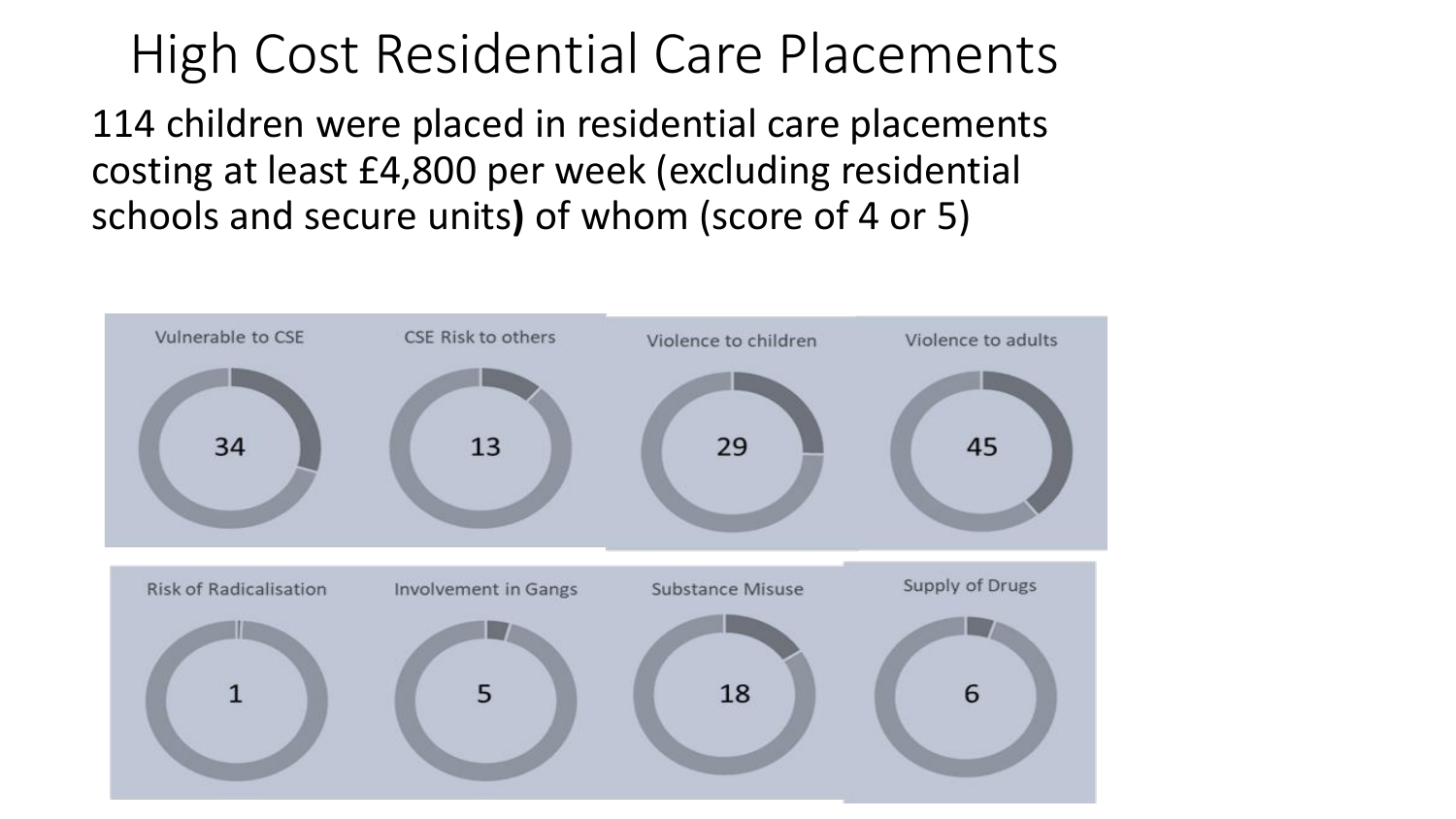## Complexity in high cost placements

Some or Most Prevalence (score 4 or 5) in any risk factor, mental health or learning disability



2 children in high cost residential placements had no prevalence of any risk factor, mental health issue or learning disability.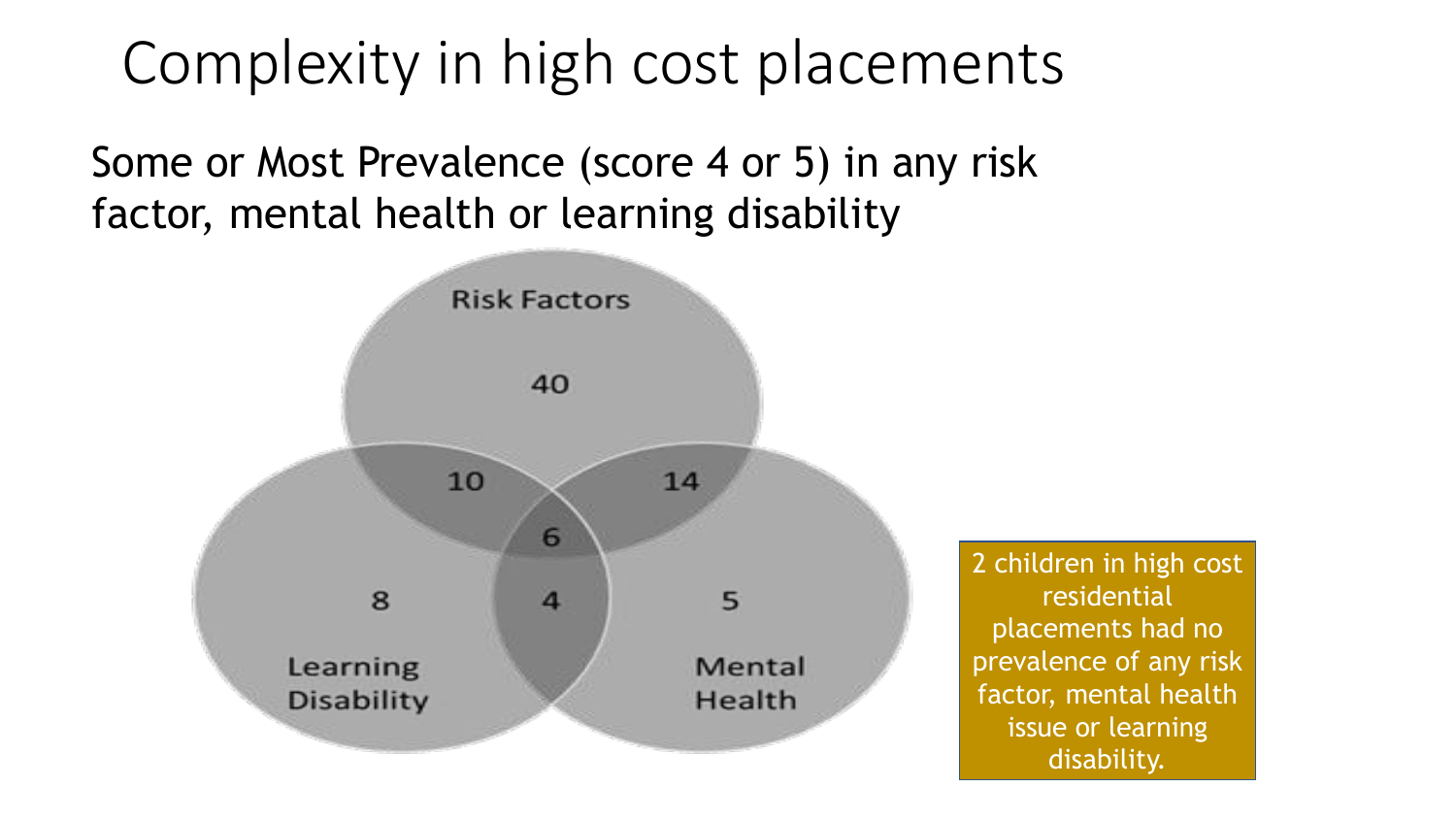Relationship between risk and cost There appears to be a weak correlation between risk score and cost of placement (i.e high risk does not seem to relate to high cost placement)



**Current Placement Weekly Cost and Risk Score**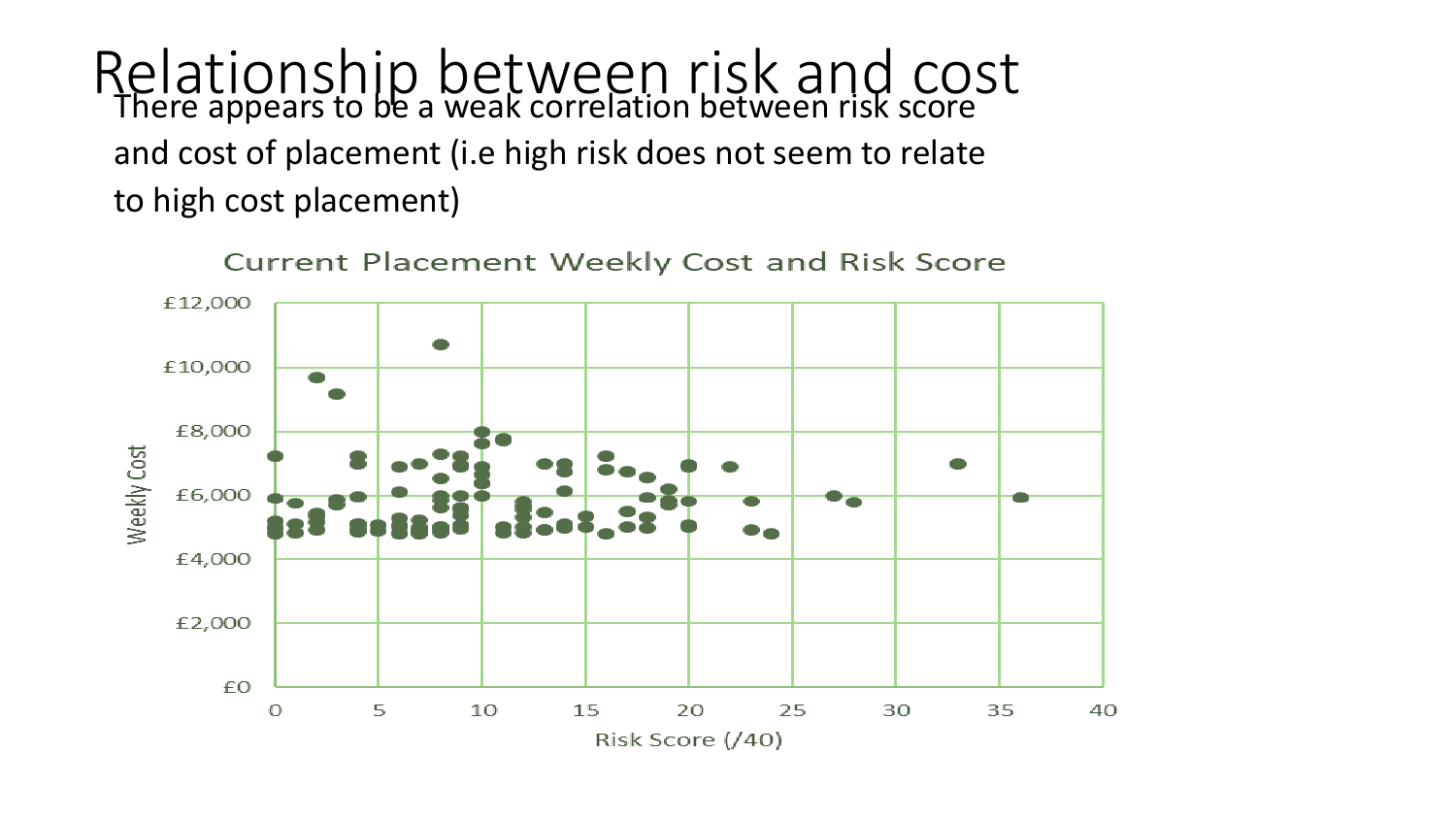### Current Placement Setting & Costs

The total spend on these 114 children was £666,433 per week, this equates to an annual cost of £34.7

|                                  | County                   |           |         |        |            |  |
|----------------------------------|--------------------------|-----------|---------|--------|------------|--|
| <b>Current Placement Setting</b> | <b>Total Weekly Cost</b> | No of LAC | Average | Min    | <b>Max</b> |  |
| LA Own Residential               | £24,090                  | 5         | £4,818  | £4,818 | £4,818     |  |
| <b>Other LA Residential</b>      | £5,550                   | 1         | £5,550  | £5,550 | £5,550     |  |
| Private/Voluntary Residential    | £528,035                 | 90        | £5,867  | £4,800 | £10,700    |  |
| Total                            | £557,675                 | 96        | £5,809  |        |            |  |
|                                  | Unitary                  |           |         |        |            |  |
| <b>Current Placement Setting</b> | <b>Total Weekly Cost</b> | No of LAC | Average | Min    | <b>Max</b> |  |
| LA Own Residential               |                          |           |         |        |            |  |
| <b>Other LA Residential</b>      |                          |           |         |        |            |  |
| Private/Voluntary Residential    | £108,758                 | 18        | £6,042  | £4,935 | £7,617     |  |
| Total                            | £108,758                 | 18        | £6,042  |        |            |  |
|                                  |                          |           |         |        |            |  |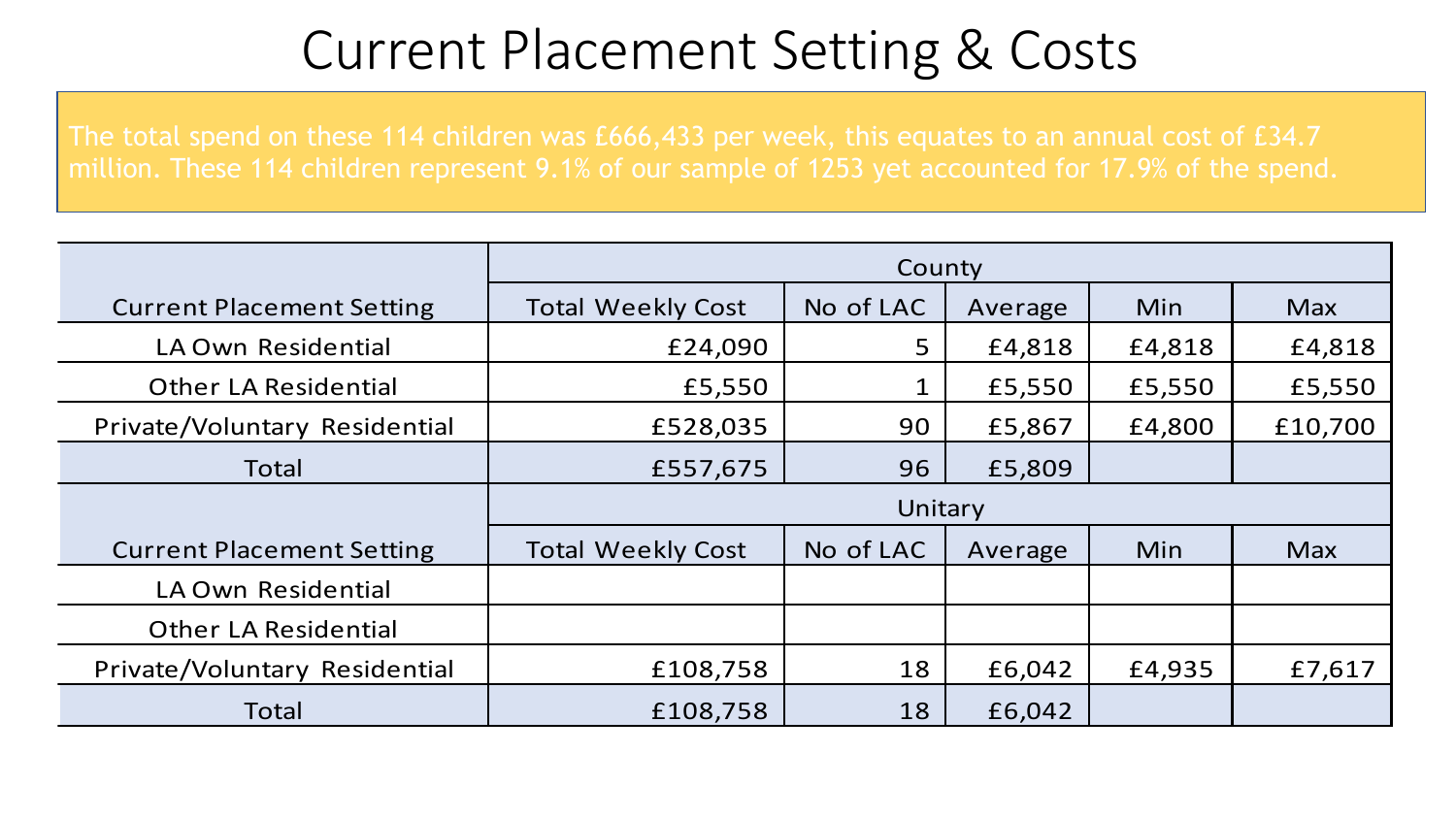### Current and Previous Placement (High Cost Placements)

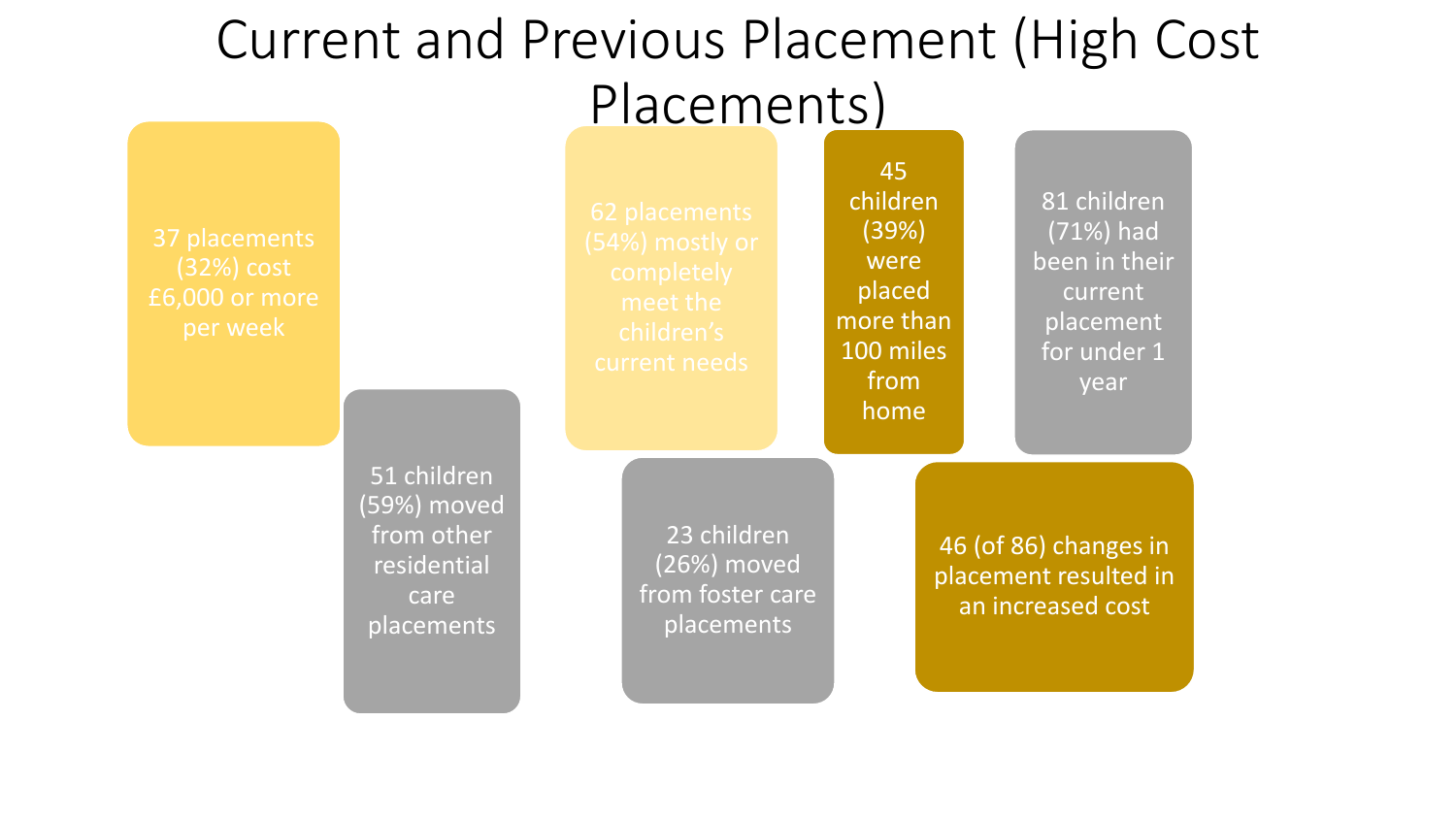## Provision in the South East

| 284 registered children's<br>homes in south east and<br>15 residential schools<br>(Nov 18) | • 2134 places in total<br>• 232 establishments rated Ofsted<br>"good" or "outstanding" (Nov 18) |
|--------------------------------------------------------------------------------------------|-------------------------------------------------------------------------------------------------|
| 7565 approved foster                                                                       | • 4985 were filled                                                                              |
| care places in south east                                                                  | $\bullet$ 1070 vacant                                                                           |
| (March 19)                                                                                 | • 1395 (18.4%) not available                                                                    |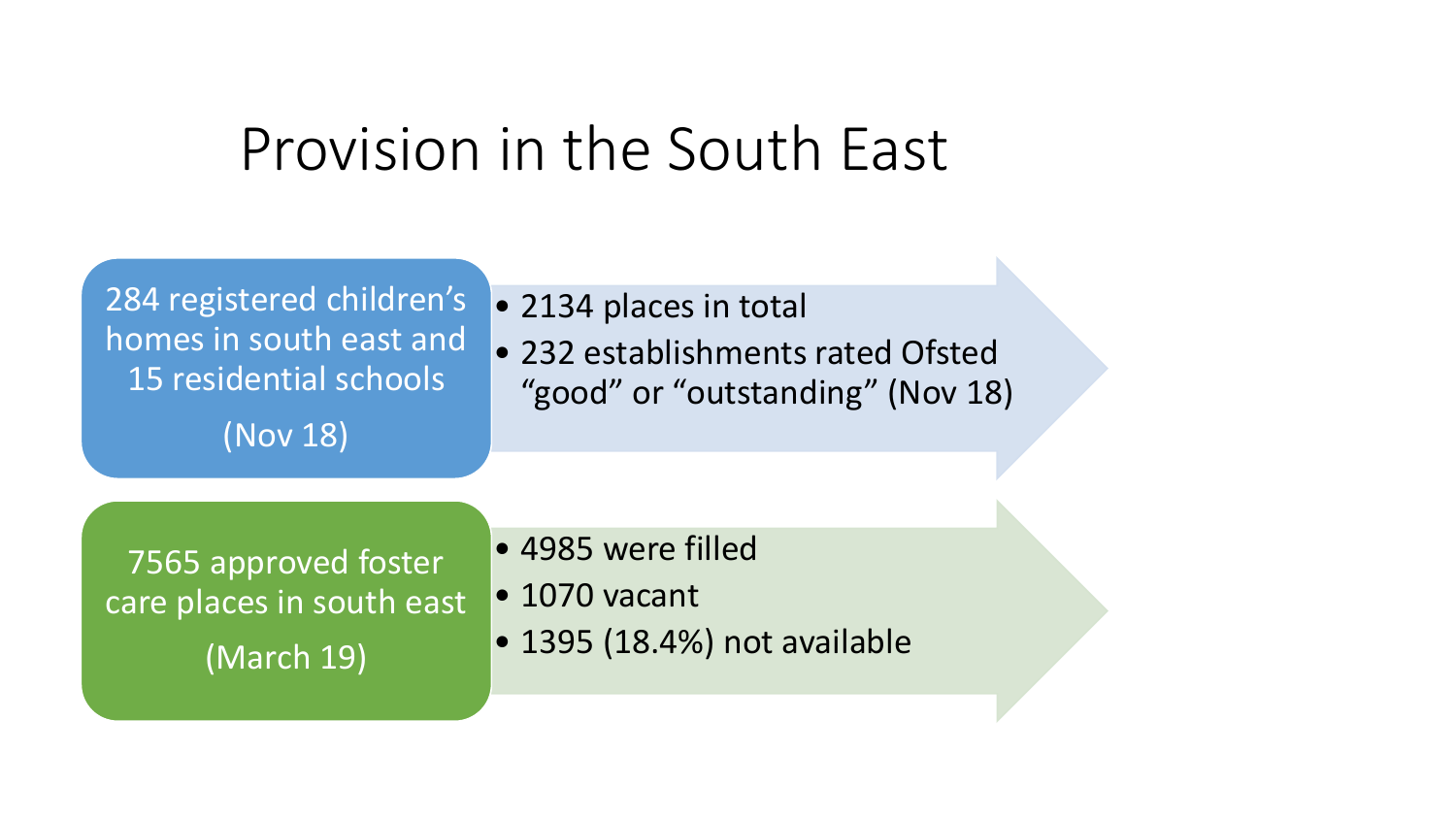## DfE Funding Phase 2 (Nov 20– July 31st)

- Working with 4 local authorities (West Sussex, Kent, Portsmouth and Milton Keynes)
- Demonstration project to co-produce with local authorities, providers and young people
- Key output 'blueprint' for procurement across 4 themes (identified in phase 1)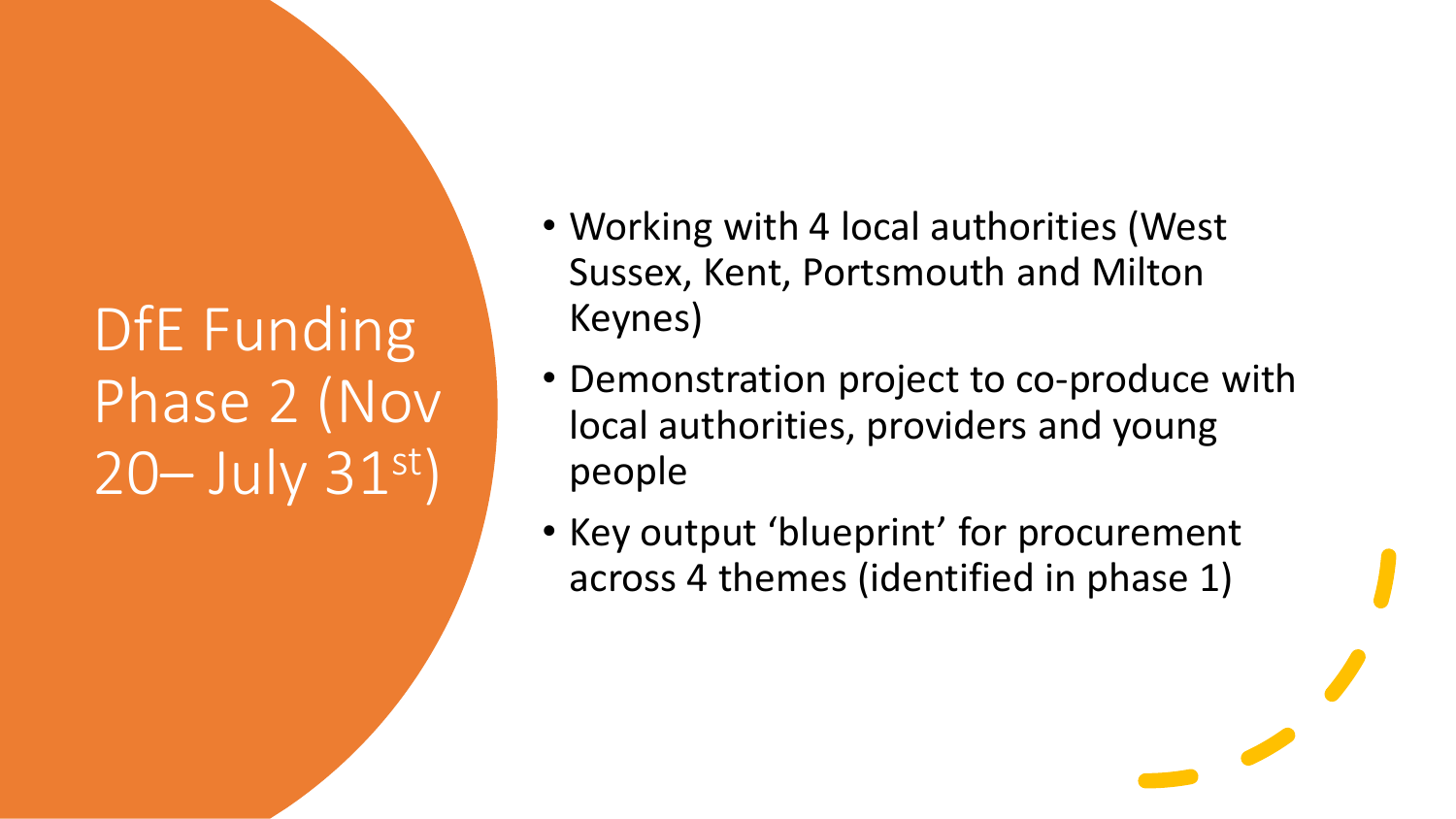## Impact of Legal Advice

- The project received clear and unequivocal legal advice about the risks of local authorities working with a selected group of providers (risk of legal challenge, providers needing to be disallowed from subsequent procurement activity etc)
- 24<sup>th</sup> November Project sub-team met to develop a proposal to maintain collaboration element of the project whilst minimizing risks if we go to full procurement exercise

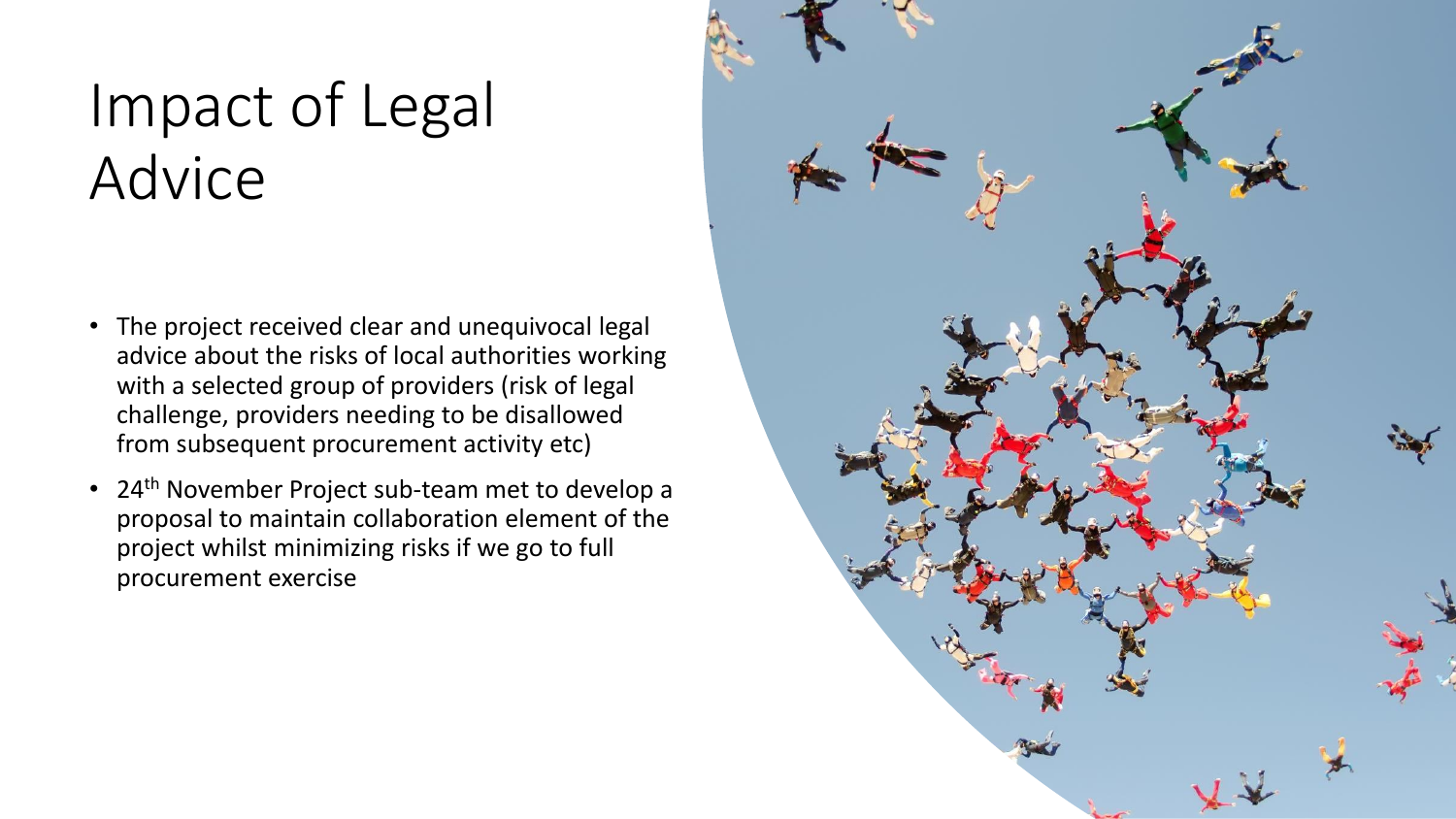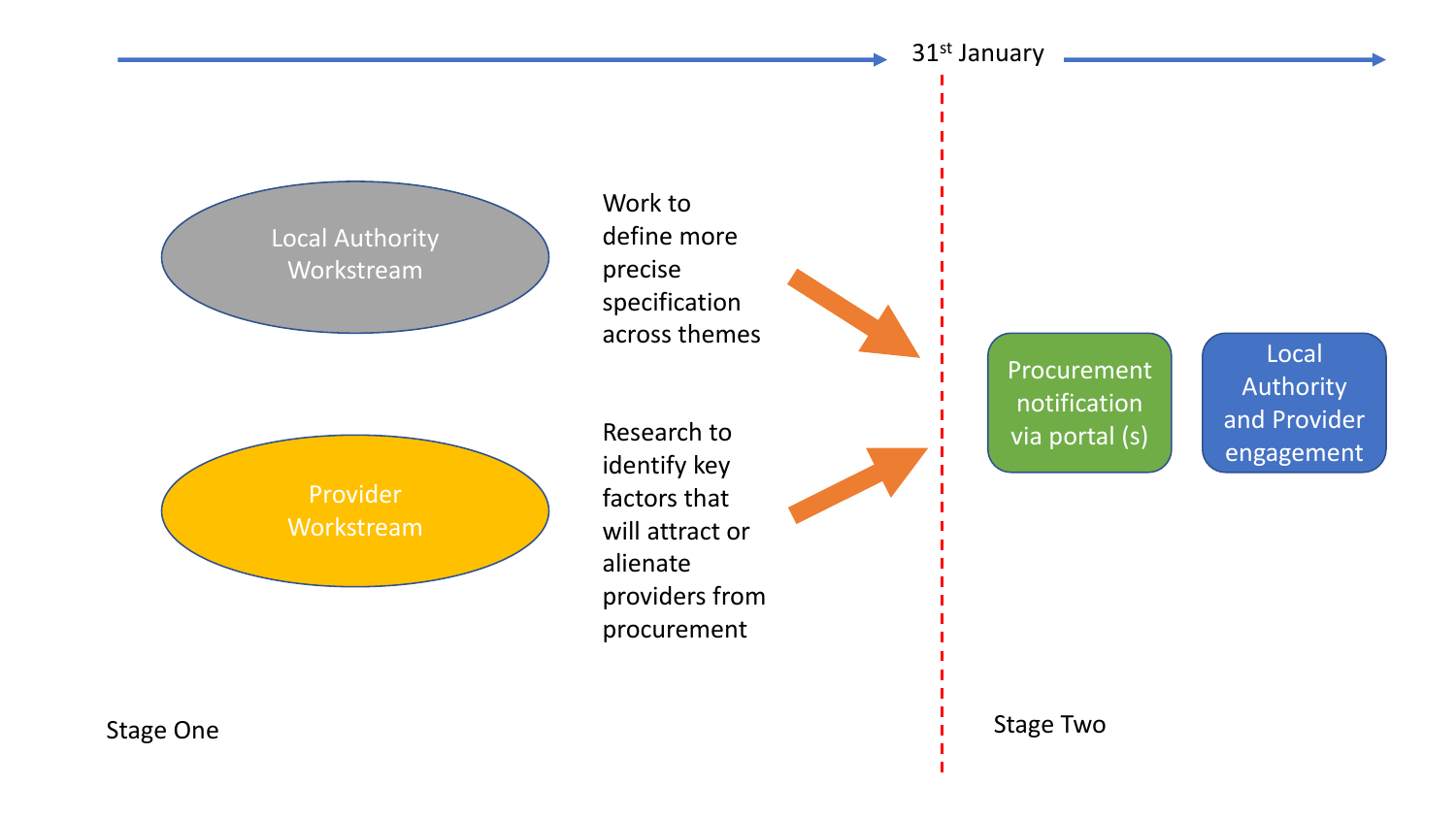#### Local Authority Workstream

- Between now and the end of January 21 we need to work with the four local authorities involved with the project to agree:
	- Which of these themes we want to take forward
	- Define much more specifically what want to achieve (e.g. number of children, age, locations etc)

**Keeping children local:** our needs analysis evidenced that many children are placed at considerable distance due to placement availability rather than need (200 children - 16.5% placed over 100 miles from home).

**Preventing the use of unregistered care:** The needs analysis highlighted a small but significant group of children placed in high cost settings that are not regulated.

**Sufficiency:** Our analysis identified children from the South East placed in other distant regions for no obvious good reason.

**New placement options:** (e.g. hybrid local authority/independent providers, developing links between residential and foster care etc. )